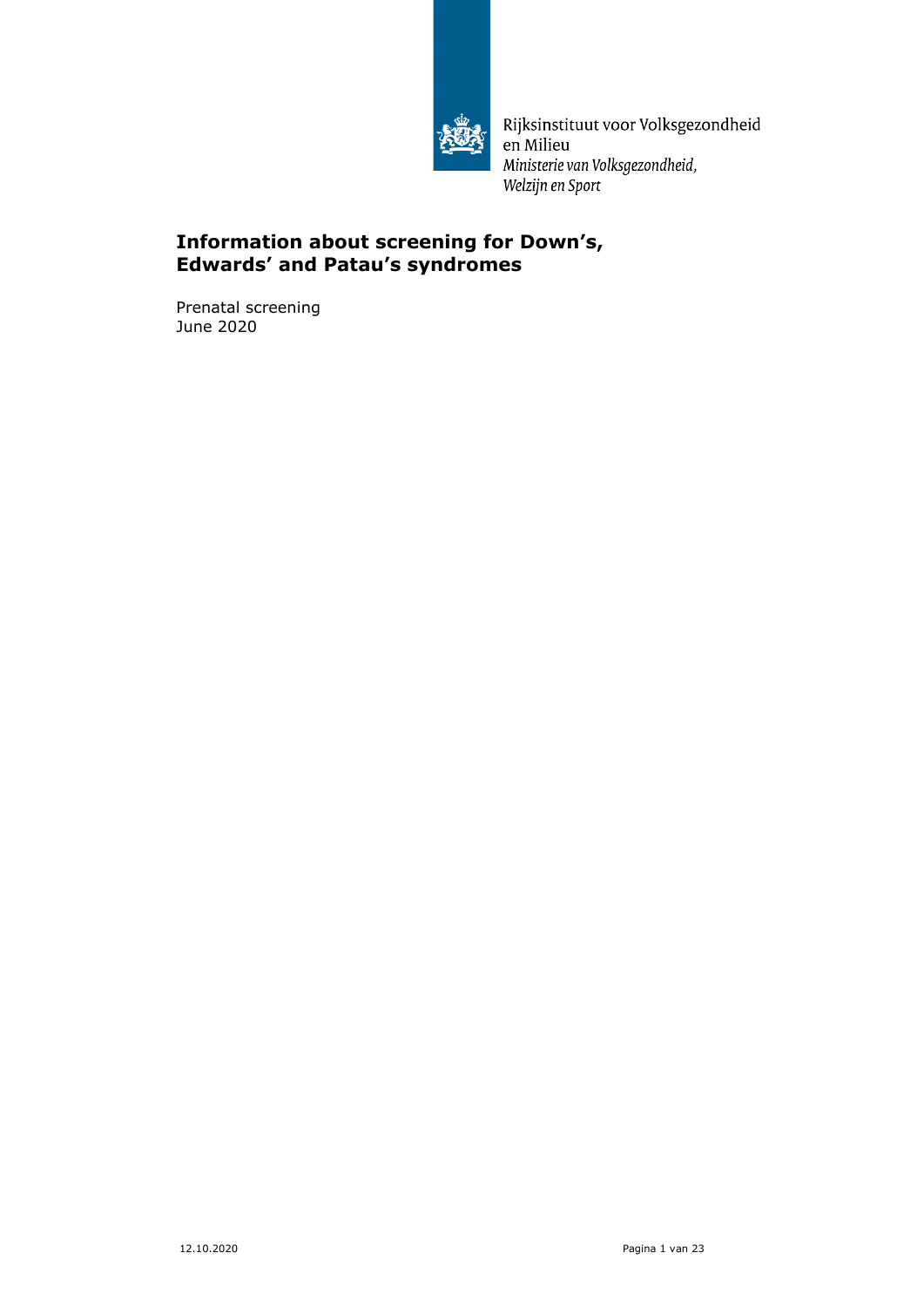| 1                       | What you can be tested for                                        | 3  |
|-------------------------|-------------------------------------------------------------------|----|
| $\overline{\mathbf{2}}$ | The disorders                                                     | 4  |
| 3                       | Whether or not to have the screening test: it's up to you         | 7  |
| 4                       | A discussion about deciding to have screening or not: counselling | 9  |
| 5                       | Screening: a choice of two tests                                  | 10 |
| 6                       | The result does not provide certainty                             | 13 |
| 7                       | The NIPT results                                                  | 14 |
| 8                       | The results of the combined test                                  | 15 |
| 9                       | Deciding whether or not to have follow-up diagnostic testing      | 16 |
| 10                      | <b>Costs and reimbursements</b>                                   | 18 |
| 11                      | More information about diagnostic screening                       | 19 |
| 12                      | How we use your data                                              | 22 |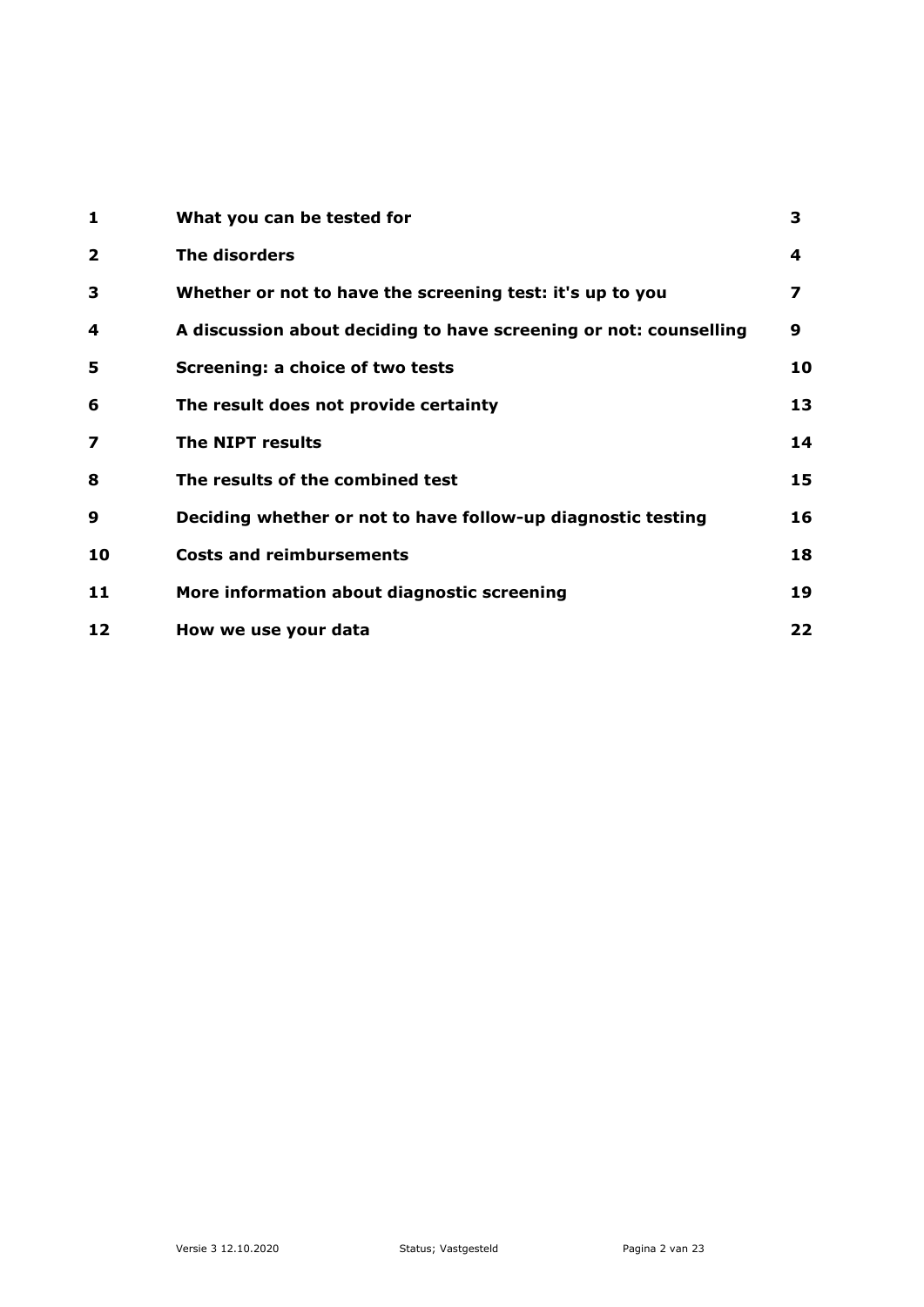# <span id="page-2-0"></span>1 What you can be tested for

You are pregnant. You can have tests to see if the baby you are expecting has a disorder. Or a physical abnormality. We call this prenatal screening. There are two types of screening:

1. Prenatal screening for Down's, Edwards' and Patau's syndromes.

2. The 20-week ultrasound examination. This is an examination for physical abnormalities.

It is entirely your decision whether or not you have these tests.

This leaflet contains information about tests for Down's, Edwards' and Patau's syndromes. There is also a leaflet about the 20-week ultrasound examination.

### **Opting to be screened for Down's, Edwards' and Patau's syndromes**

You can be tested for Down's, Edwards' and Patau's syndromes early in your pregnancy. Are you pregnant? Then you will be seeing an obstetric care provider (the person looking after you during your pregnancy). At your first visit you will be asked if you would like to know more about this test. There are then two possibilities:

3. You may not wish to know about it. Then you will not have a test for Down's, Edwards' and Patau's syndromes.

4. You do want to know more about it. You will then have an in-depth discussion about this test and about the 20-week ultrasound test. After this discussion you are free to choose if you want to have the test or not.

### **Have you decided to have the discussion about the screening test?**

Tip: before the discussion about the test, take a look at this site www.pns.nl where you can read about the screening test in advance. On this site you will also find a short film explaining about the test. If you have any questions, please feel free to ask them during the discussion.

The obstetric care provider will often be a midwife. It may also be another health care provider, such as a gynaecologist, sonographer or nurse.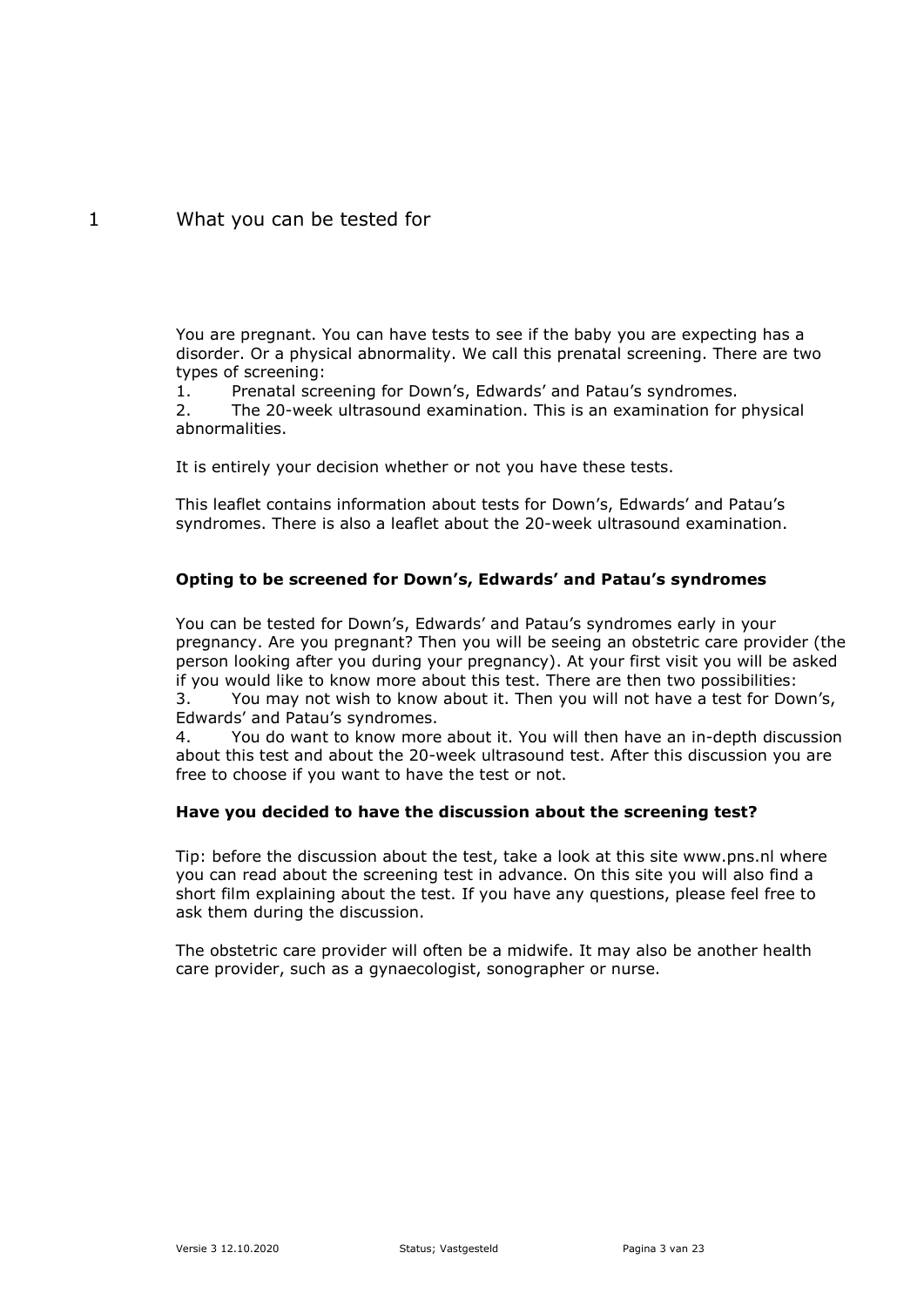# <span id="page-3-0"></span>2 The disorders

#### **Down's syndrome**

#### *What is Down's syndrome?*

Down's syndrome is a disorder that a baby is born with. It does not go away. People with Down's syndrome have an intellectual disability. They often look different. You don't know beforehand how severe the handicap will be.

#### *How does a child with Down's syndrome develop?*

Children with Down's syndrome develop more slowly and to a more limited extent than the average child. But this varies from child to child. It is difficult to predict how a child will develop. It is good to stimulate a child with Down's syndrome right from the time of birth. Parents can get support to help their child to develop well.

Young children grow up in the family. Usually they are able to go to a normal children's day care. Very occasionally a special day care group may be necessary. Most children with Down's syndrome go to a normal primary school. A small group go to a special education school. On average, those children who go to a normal primary school learn to talk and to read better.

After primary school most children go to a school for special secondary education. A few children go to a day centre. Some adolescent children with Down's syndrome will realise that they cannot keep up with their peers. This may make them shy, insecure and withdrawn. As a result, they may sometimes respond differently than expected.

A quarter of adults with Down's syndrome are still living at home at the age of 30. The rest live independently in supported accommodation. They usually live in residential projects for small groups.

The average life expectancy for people with Down's syndrome is 60 years. They need guidance and support from their parents and families throughout their lives.

#### *What do parents and siblings say?*

Almost all parents say that they love their Down's syndrome son or daughter very much. They are also proud of their child. Eight out of ten parents feel that their child has given them a more positive outlook on life. The same goes for most siblings. They say that they want to stay involved in their brother or sister's life when they have all grown up. However, some families do encounter problems. They find it difficult to cope with these problems.

To read more about this, go to [www.downsyndroom.nl/home/levensloop/kwaliteit](http://www.downsyndroom.nl/home/levensloop/kwaliteit-van-leven)[van-leven](http://www.downsyndroom.nl/home/levensloop/kwaliteit-van-leven)

#### *Health problems in people with Down's syndrome*

The risk that a baby with Down's syndrome will die before birth is higher than average. In addition, a child with Down's syndrome may suffer from the following health problems: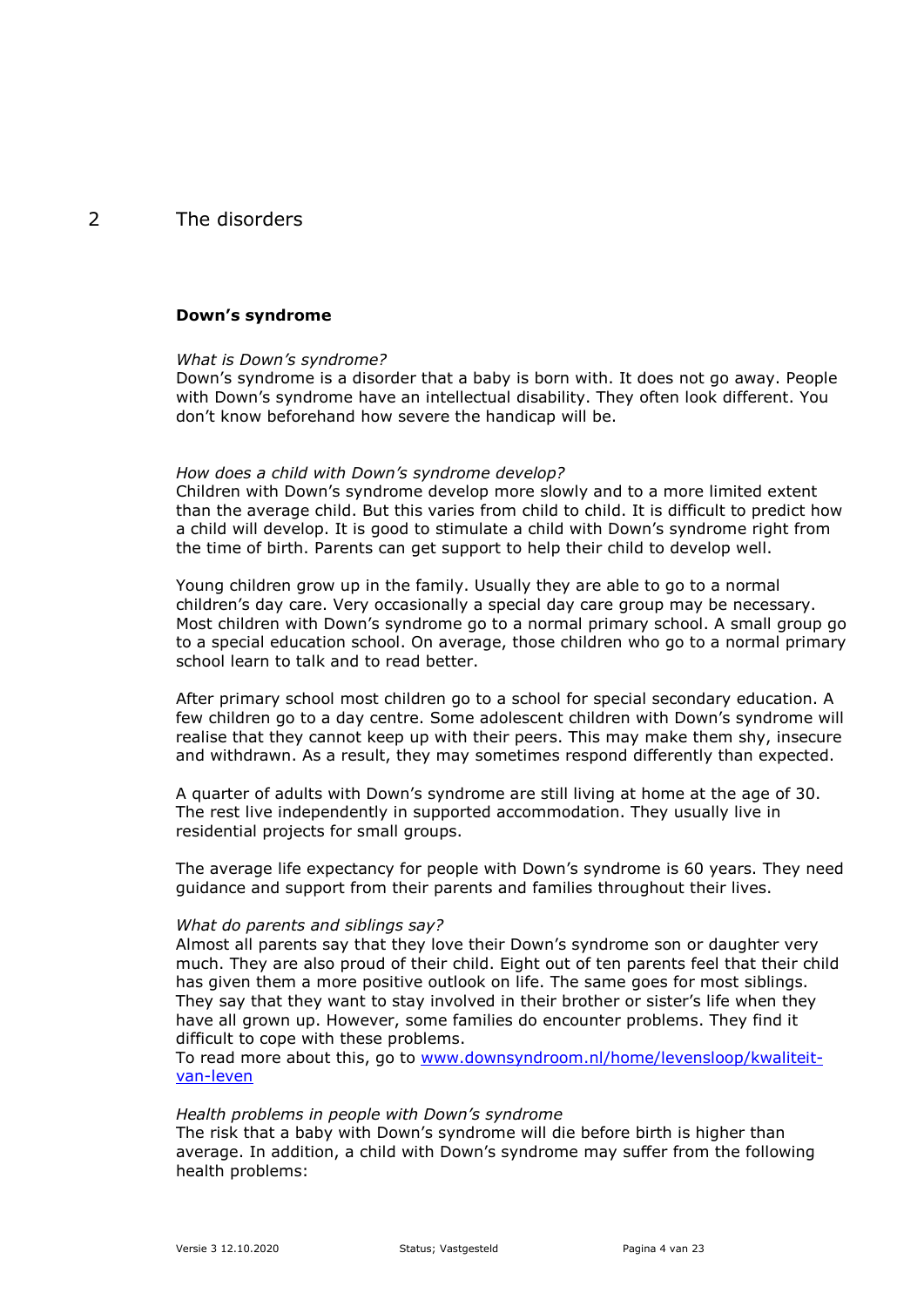- Almost half of them are born with a heart defect. In half of all cases it will disappear naturally. The other half will have surgery, after which they will usually have no more problems.
- One in ten children with Down's syndrome may also have an abnormality of the stomach or intestines. This can also be treated by surgery.
- Children with Down's syndrome are more at risk of having problems with their breathing, hearing, sight and speech. They are also more prone to getting infections. If these problems occur, how serious they are varies from person to person.
- Adults with Down's syndrome tend to develop dementia more often and at a younger age than average.

### *What sort of support is available for children with Down's syndrome and their parents?*

A paediatrician, Down's syndrome outpatient clinic or Down's syndrome team can support children or young people and their parents. A Down's syndrome team may include the following people:

- A paediatrician
- A speech therapist. This is someone who helps with speech.
- A physiotherapist
- A social worker.

Adults with Down's syndrome can get help from their GP, a doctor specialised in caring for people with intellectual handicaps (AVG), a Down's syndrome clinic or Down's syndrome team.

### *Who pays for the care and support?*

Health insurance companies cover the cost of medical care for children with Down's syndrome.

And of other resources, if they are needed. There are various other financial aid arrangements available to parents to cover costs.

### **Edwards' syndrome**

### *What is Edwards' syndrome?*

Edwards' syndrome is a very serious congenital disorder. It is much less common than Down's syndrome. The majority of babies with Edwards' syndrome will die either before or shortly after birth. Often they do not grow as well as they should before birth. Their health is very fragile, and they usually die during the first year of life.

Children with Edwards' syndrome have serious health problems. But exactly what problems they have, and how severe they are, varies from child to child. The following problems can occur:

- A very severe intellectual disability. This occurs in all children.
- Nine out of ten of these children will have a serious congenital heart defect.
- Some children have problems with other organs, such as the kidneys and intestines. This is not very common.
- An open abdominal wall and oesophageal atresia (a condition where the gullet is not connected to the stomach). This is not very common.
- A small face with a large skull. This is not very common.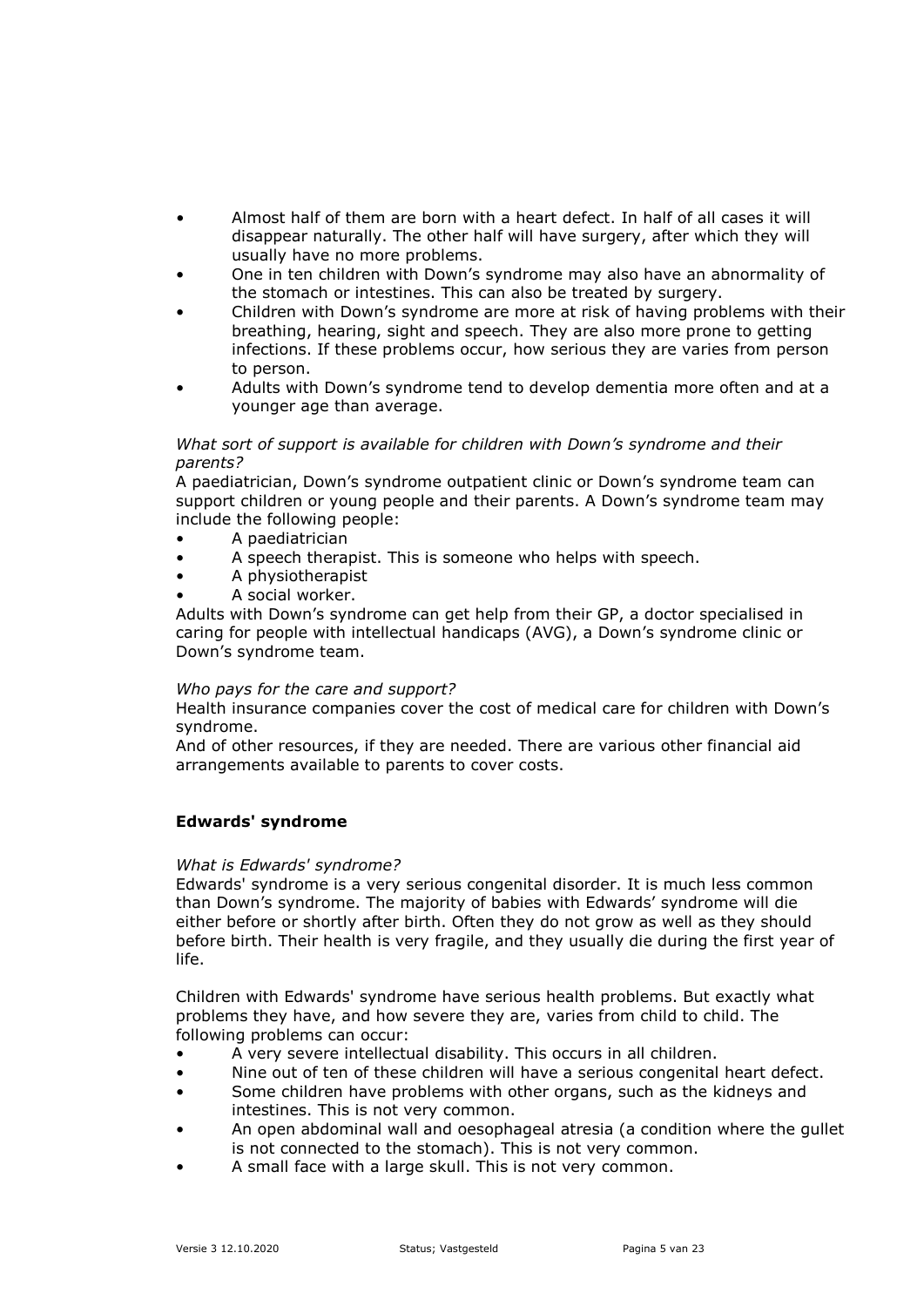### **Patau's syndrome**

#### *What is Patau's syndrome?*

Patau's syndrome is a very serious congenital disorder. It is much less common than Down's syndrome. The majority of babies with Patau's syndrome will either die before birth or shortly after birth. Often they do not grow as well as they should before birth. Their health is very fragile, and they usually die during the first year of their life.

Children with Patau's syndrome have serious health problems. However, exactly what problems they have, and how severe they are, varies from child to child. The following problems can occur:

- A very severe intellectual disability. This occurs in all children.
- Most children have problems with their brain and heart.
- Some of the children have problems with their kidneys and abnormalities of their stomach and intestines. This is not very common.
- Extra fingers or toes. This is not very common.
- A hare-lip, jaw and palate (schisis). This is not very common.

#### *An extra chromosome*

All the cells in our body contain chromosomes. Chromosomes are made up of DNA. DNA determines what our body looks like and how everything in our body works. Every cell contains 23 pairs of chromosomes. Someone with Down's syndrome, Edwards' syndrome or Patau's syndrome has an extra chromosome in every cell.

- A child with Down's syndrome has three number 21 chromosomes instead of two. Another name for Patau's syndrome is trisomy 21.
- A child with Edwards' syndrome has three number 18 chromosomes instead of two. Another name for Edwards' syndrome is trisomy 18.
- A child with Patau's syndrome has three number 13 chromosomes instead of two. Another name for Patau's syndrome is trisomy 13. Do you want to know what the chances are of Down's, Edwards' or Patau's syndrome? Take a look at www.pns.nl.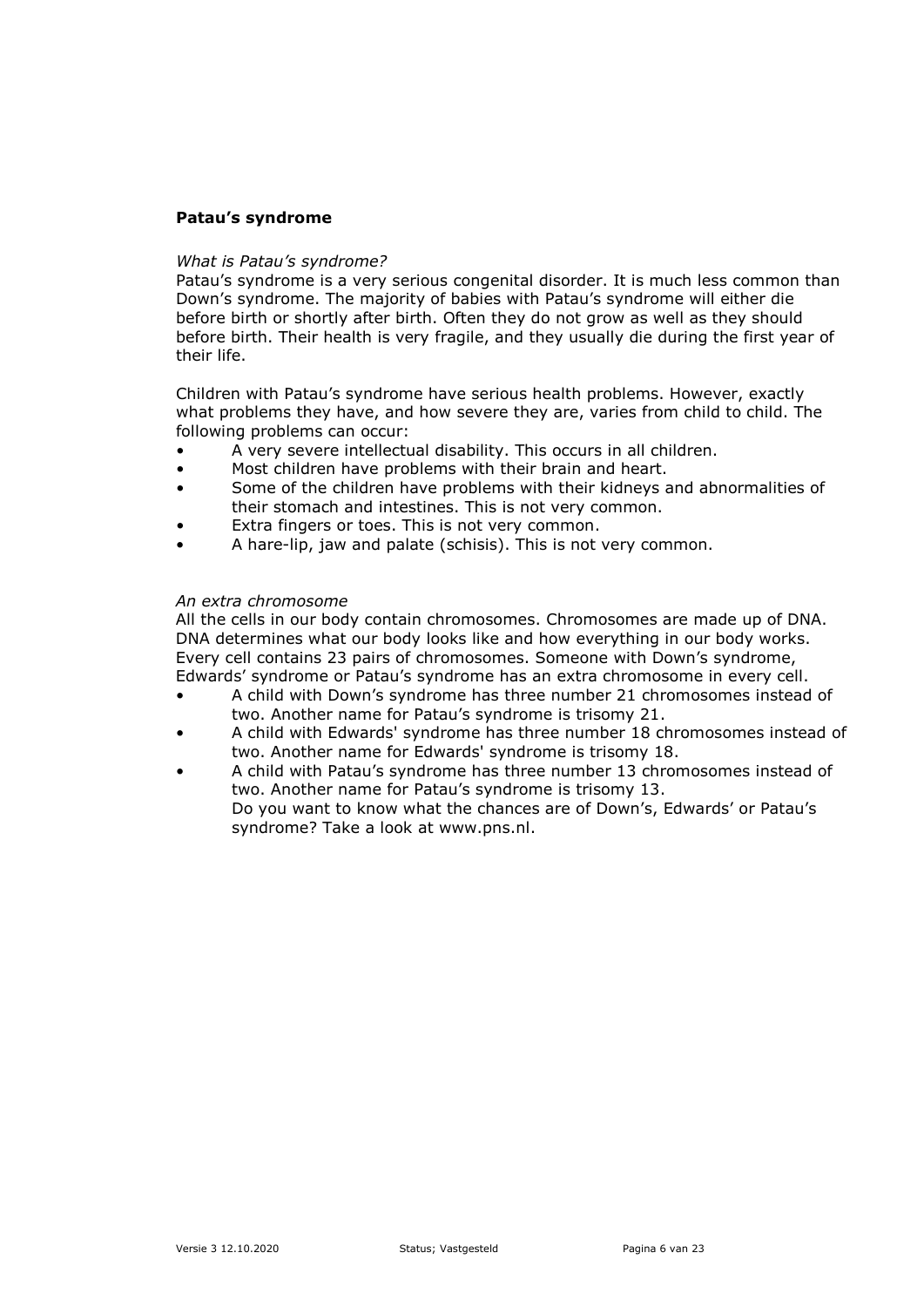# 3 Whether or not to have the screening test: it's up to you

<span id="page-6-0"></span>You don't have to have the test for Down's, Edwards' and Patau's syndromes. It is entirely up to you. You also decide how far you want to go with the screening test. You can withdraw from the screening test at any time.

# **Help with choosing**

This may help you to choose what you want to do:

- Fill in the questionnaire on [www.pns.nl/dep/hulp-bij-het-kiezen.](http://www.pns.nl/dep/hulp-bij-het-kiezen) This questionnaire will give you insight into your thoughts and feelings.
- Talk about it with your partner or with other people.
- Ask your questions during the discussion with your obstetric care provider.

It is possible that you have a higher chance. If you have previously had a child with Down's, Edwards' or Patau's syndrome, for example. You may then visit a Centre for Prenatal Screening, which is a department in a hospital. There you will be given indepth information about the possibilities.

*These questions can help you to decide whether you do or do not want a test:* Do you want to know whether it has Down's, Edwards' or Patau's syndrome before your baby is born? Or would you rather wait and see?

- How much do you want to know about your baby before it is born?
- Suppose that the result is that your baby possibly has a disorder. In that case, would you want to have follow-up diagnostic testing or not? So that you can be sure. Both are possible, it is up to you.
- Follow-up diagnostic testing is chorionic villus sampling or an amniocentesis. This involves a small chance of a miscarriage. How do you feel about this?
- How would you feel about life with a child that has Down's, Edwards' or Patau's syndrome?
- How would you feel about the possibility of terminating the pregnancy if your baby has one of these disorders?
- If you heard that your child had Down's, Edwards' or Patau's syndrome, what would you want to do?

# *What could the test results mean to you?*

These three situations are possible after the test results:

- 1. *You will be reassured.* The screening test found no indications of any disorders. Or it found a disorder that will not pose a lot of problems in your child's everyday life. Please note: your baby could still have a disorder, even if the test results are good. Because the test cannot detect all types of disorder.
- 2. *You become worried*. Suppose that the result is that your baby possibly has a disorder. Follow-up diagnostic testing is needed, just to be sure. You can choose whether or not to have this follow-up test.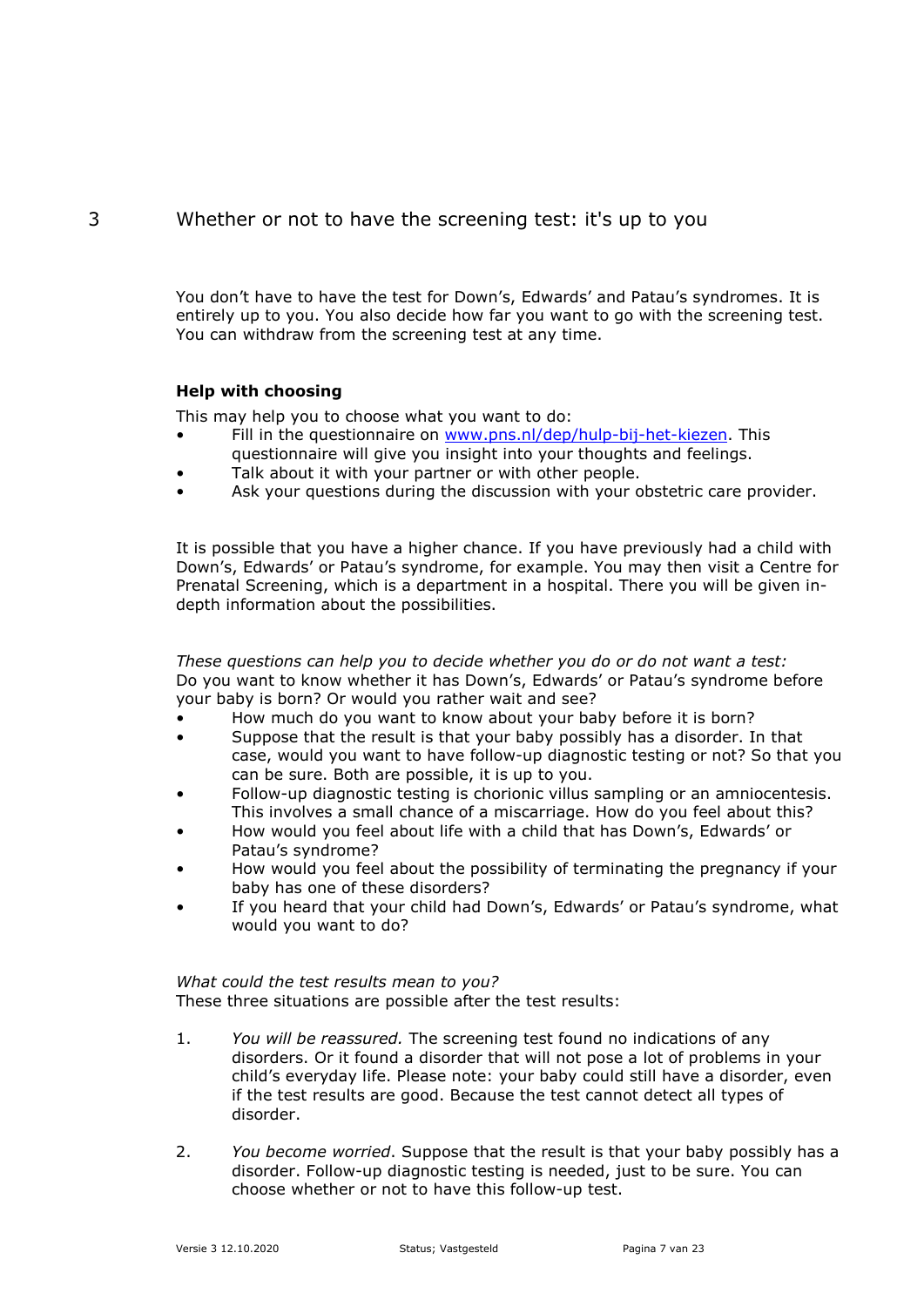3. *You need to make another choice.* If the follow-up test shows that your baby has Down's, Edwards' or Patau's syndrome, or another abnormality. Then you have to think about what you are going to do.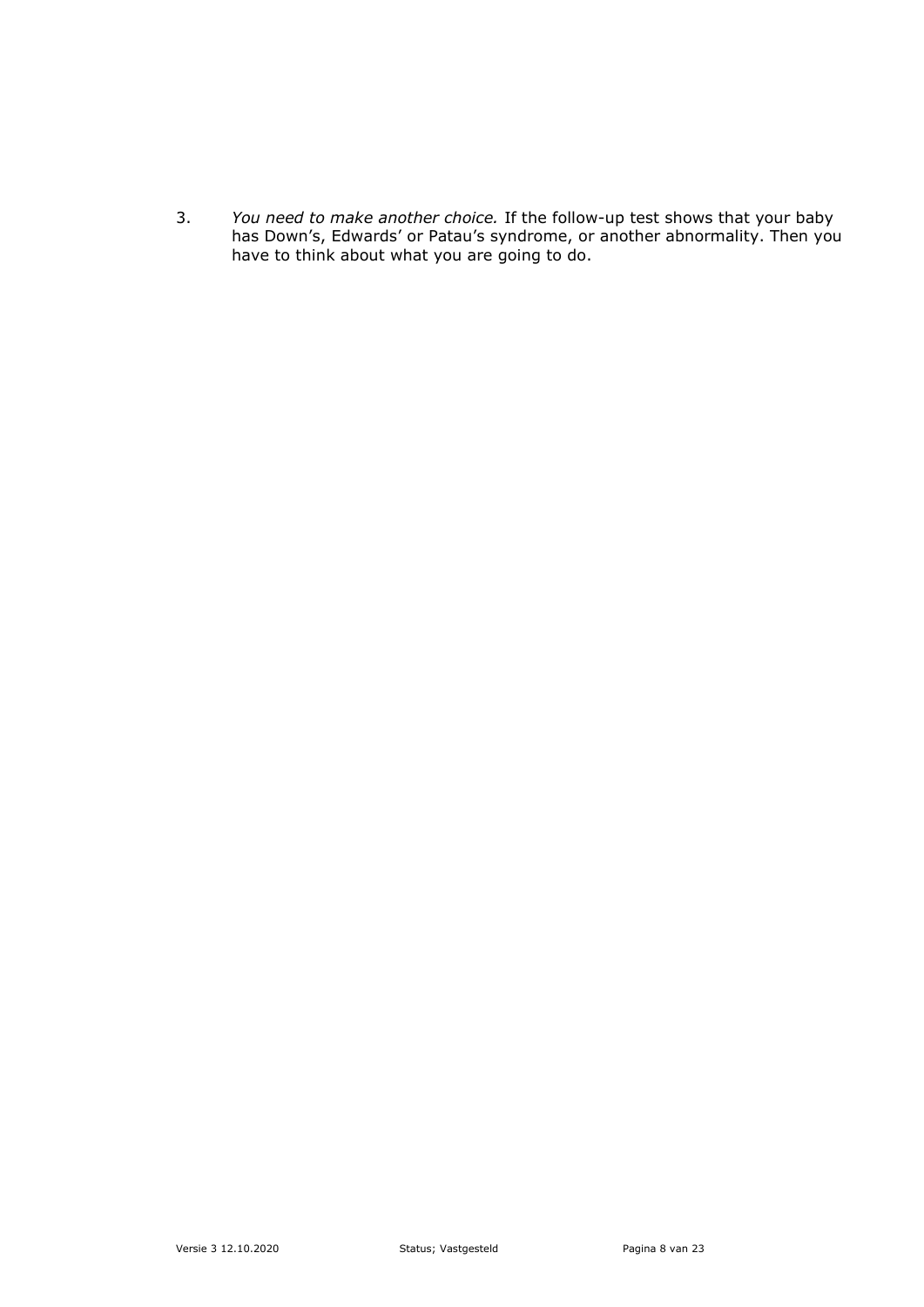# <span id="page-8-0"></span>4 A discussion about deciding to have screening or not: counselling

At the first visit to your obstetric care provider, did you say that you would like to know more about the screening test? If so, you will have an in-depth discussion about this with your obstetric care provider. You will also be able to ask questions. This type of discussion is also known as counselling. The person you will be talking to is called a counsellor.

### **Take someone with you**

Two people hear more than one. So take someone with you to the counselling session. This could be your partner, a friend or one of your parents. Avoid bringing children with you, so that you can talk without being interrupted.

### **It is up to you**

After the counselling session, you can decide if you do or don't want a test. Are you still in doubt? If so, you can discuss it again with your obstetric care provider. This may help to make things clearer for you. After the counselling session you can decide whether or not you want your baby to be screened for Down's, Edwards' and Patau's syndromes.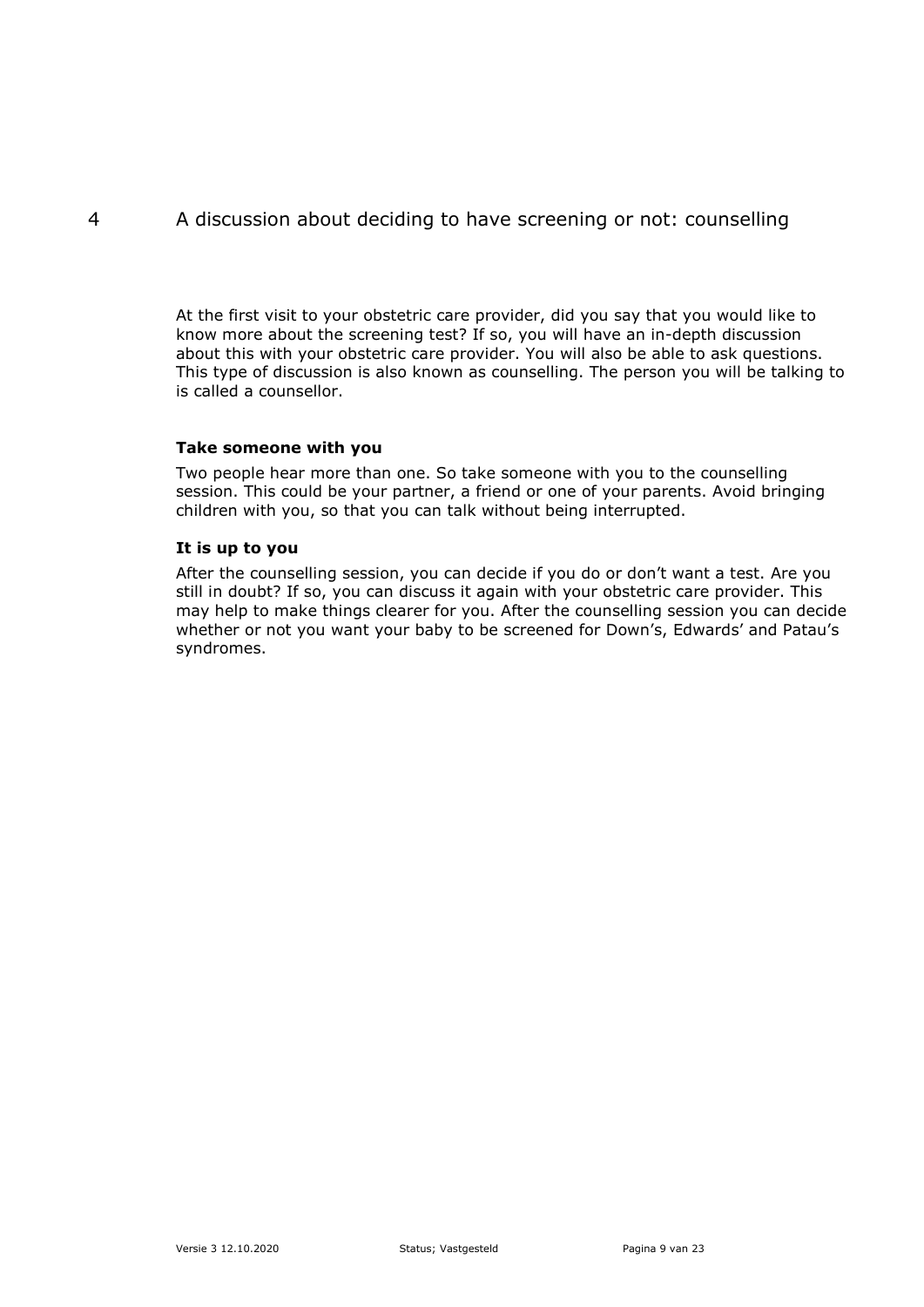# <span id="page-9-0"></span>5 Screening: a choice of two tests

Have you decided that you want the test for Down's, Edwards' and Patau's syndromes?

If so, you can make the following choice. You can choose from two tests:

- The NIPT. If you have this you will also be asked if you want to be informed about any other abnormalities in the chromosomes - known as secondary findings.
- The combined test. Below we will explain what each test involves.

### **What is the NIPT?**

The NIPT is a test in which a blood sample is taken from the pregnant woman. The blood is examined in a laboratory. If the blood test shows that the child may have Down's, Edwards' and Patau's syndromes then a follow-up test is necessary to be sure if the child has the disorder or not.

The NIPT can be done from the 11th week of pregnancy.

#### *Extra choice on NIPT*

Have you decided to have the NIPT? If so, you need to make another choice. Namely, do you want to be informed about any other abnormalities in the chromosomes? We call these secondary findings.

The laboratory can only find very serious abnormalities in the chromosomes, so any minor abnormalities will not show up. To be clear: an abnormality of the chromosomes usually has serious consequences. This is also true of the minor abnormalities that the laboratory does not find in the NIPT.

Has the laboratory detected a secondary finding? Then you can choose to have a follow-up test. This will tell you what the secondary finding will mean for you and your child. About 4 in every 1,000 women who opt for NIPT are told that there is a secondary finding.

### **More information about the NIPT**

For more information about the NIPT and secondary findings, go to www.pns.nl/nipt

In the Netherlands, you can only choose to have the NIPT if you take part in a scientific study (TRIDENT-2). This means that researchers may use your data. To take part you will need to sign an informed consent form. Do you want more information about the study? And about what happens to your data? Take a look at www.meerovernipt.nl.

### **What is the combined test?**

The combined test is a combination of the following two screening tests:

1. A blood test for the pregnant woman. This test is done from weeks 9 to 14 of pregnancy.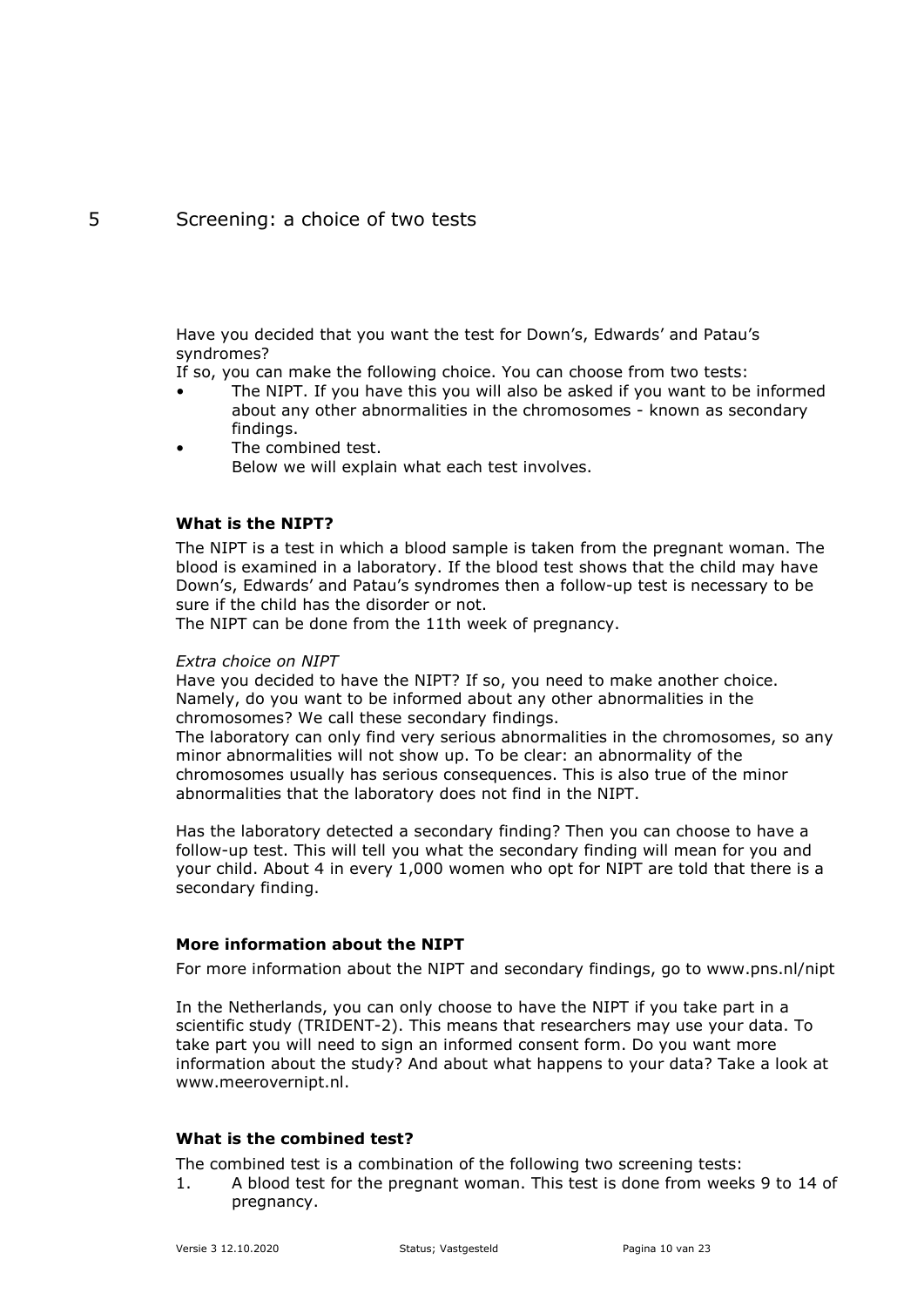2. A nuchal fold (neck fold) test of the baby taken during an ultrasound scan. All babies have a thin layer of moisture under the skin of the neck, which is known as the 'nuchal fold'. The thicker this nuchal fold is, the higher the chance that the baby has Down's, Edwards' or Patau's syndrome. This test is done from weeks 11 to 14 of pregnancy.

#### **What are the differences between these two tests?**

Have you decided to have a test for Down's, Edwards' and Patau's syndromes? Are you finding it difficult to choose between the tests? If so, try using the Table on page 13.

You can then compare the tests. These differences are the clearest:

- The NIPT detects more babies with Down's, Edwards' and Patau's syndromes than the combined test.
- The results of the NIPT are often more accurate than the results of the combined test.

#### *Screening in twins*

Are you expecting twins or other multiple birth? If so, you can choose either the combined test or the NIPT. Take a look at www.pns.nl/dep/tweeling.

#### *Does your age matter?*

Older women have a higher chance of having a child with Down's syndrome than younger women. Out of 10,000 pregnant women aged 30, an average of 19 will be having a child with Down's syndrome. Out of 10,000 pregnant women aged 40, an average of 155 will be having a child with Down's syndrome. The chance of having a child with Edwards' or Patau's syndrome is also higher in older women.

|                                            | <b>Combination test</b>                                                                                      | <b>NIPT</b>                                                                                                                                                        |
|--------------------------------------------|--------------------------------------------------------------------------------------------------------------|--------------------------------------------------------------------------------------------------------------------------------------------------------------------|
| What does the test<br>involve?             | Blood test for the<br>pregnant woman.<br>Neck fold test of the<br>baby with an<br>ultrasound<br>examination. | Blood test for the<br>pregnant woman.                                                                                                                              |
| Is the test part of a<br>scientific study? | No. This test has been used<br>in the Netherlands for quite<br>some time.                                    | Yes, this is a new test in<br>the Netherlands. You<br>must give permission<br>for your data to be<br>used for this scientific<br>study. See<br>www.meerovernipt.nl |
| When can I have the<br>test?               | Blood test between 9 and 14<br>weeks. Neck fold test<br>between 11 and 14 weeks of<br>pregnancy.             | From 11 weeks of<br>pregnancy.                                                                                                                                     |

# **A comparison of the combination test and the NIPT**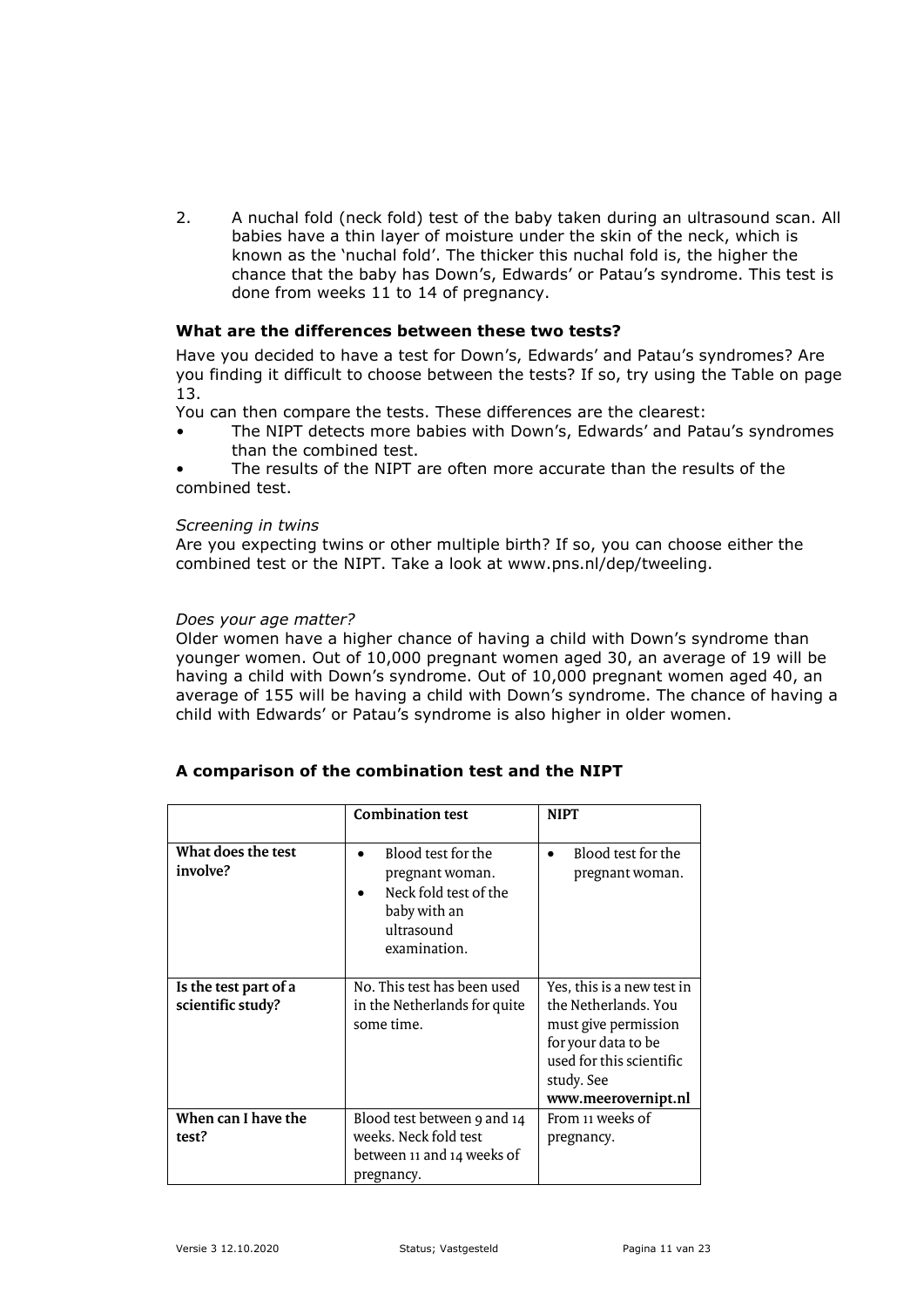| How long will I have to<br>wait for the results? | This varies from one<br>sonography centre to<br>another. If the blood<br>sample is taken one or two<br>weeks before the ultrasound<br>scan, you will usually be<br>given the result on the day<br>you have the ultrasound<br>scan. | Within 10 working<br>days. |
|--------------------------------------------------|------------------------------------------------------------------------------------------------------------------------------------------------------------------------------------------------------------------------------------|----------------------------|
| Can I choose whether or                          | If there are secondary                                                                                                                                                                                                             | You can choose             |
| not to be told about the                         | findings, then you will                                                                                                                                                                                                            | whether or not to be       |
| secondary findings?                              | always be told about them.                                                                                                                                                                                                         | told about secondary       |
|                                                  |                                                                                                                                                                                                                                    | findings.                  |
| What does the test cost?                         | Around $\epsilon$ 177                                                                                                                                                                                                              | € 175                      |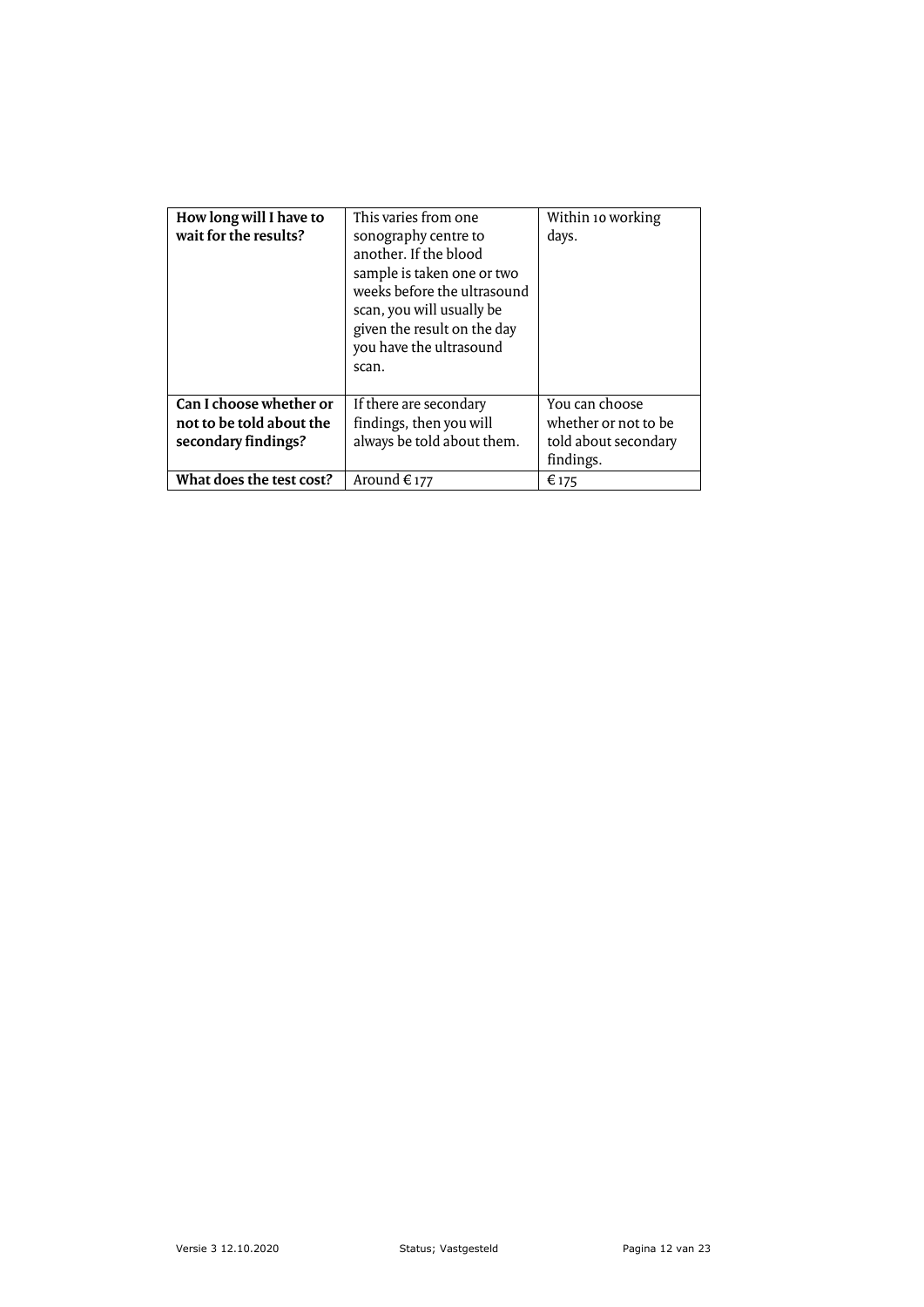# <span id="page-12-0"></span>6 The result does not provide certainty

The results of the NIPT and the combined test do not provide absolute certainty. However, the results are usually reassuring: if the result is not abnormal then the chance of an abnormality is very small. In that case, you will not have any follow-up diagnostic testing.

Have you had an abnormal result? Then you can opt to have follow-up testing. This will give you certainty. Would you like to know more about the reliability of the result? Take a look at [www.pns.nl/dep/uitslag.](http://www.pns.nl/dep/uitslag)

# **Who will tell you about the results?**

Your obstetric care provider will give you the results. He or she will explain what the results mean to you. Did you decide to have the NIPT? And did you want to be told about any secondary findings? You may be called about these results by an expert from a Centre for Prenatal Screening, or by a clinical genetics outpatient clinic of a university hospital.

# **When will you get the results?**

Before you have the combined test or the NIPT, your obstetric care provider will tell you when you will get the results.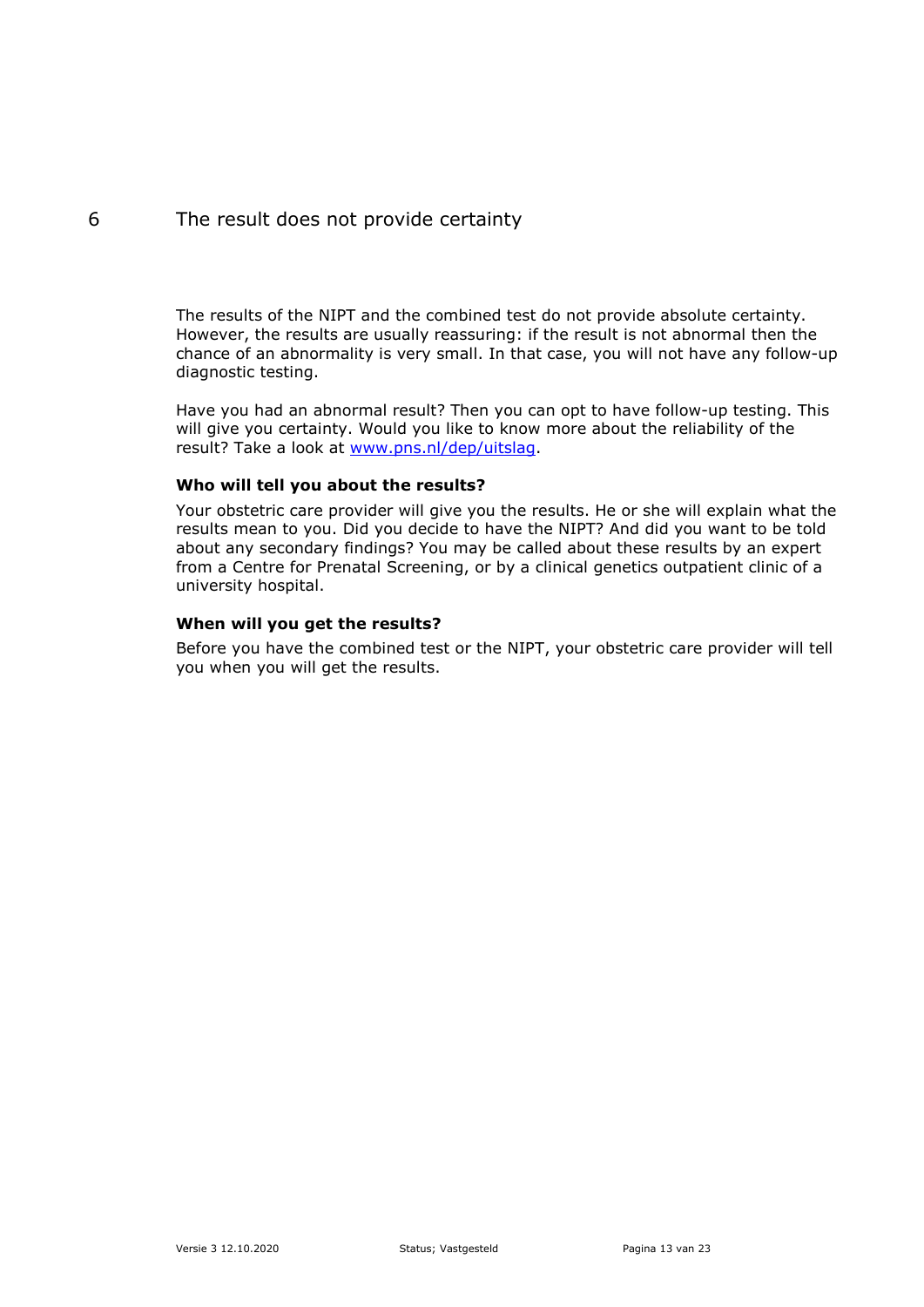# <span id="page-13-0"></span>7 The NIPT results

#### **What are the possible results of the NIPT?**

These are the possible results:

#### *A. The result is not abnormal.*

This result is almost always correct. The chance that you are carrying a baby with Down's, Edwards' or Patau's syndrome is very small. Fewer than 1 in 1,000 pregnant women who get this result turn out to be carrying a baby with one of these disorders. No follow-up testing is necessary.

#### *B. The result is abnormal.*

There is a chance that you are carrying a baby with Down's, Edwards' or Patau's syndrome. The result will indicate which of the three abnormalities your baby may have. You can have follow-up diagnostic testing. Then you will know for sure if you are carrying a baby with Down's, Edwards' or Patau's syndrome.

- About 90 out of every 100 women who get this result are actually carrying a baby with Down's syndrome.
- About 90 out of every 100 women who get this result are actually carrying a baby with Edwards' syndrome.
- About 50 out of every 100 women who get this result are actually carrying a baby with Patau's syndrome.

Are you thinking of terminating the pregnancy? In that case you must first have follow-up tests. Just to make sure that your baby has this abnormality.

# **Did you also want information about secondary findings? Then you will be informed about these results.**

The following results are possible:

#### *A. A secondary finding has been reported.*

Someone will call you and explain what has been found and what this may mean for you or your child. You will receive an invitation for a counselling session at a university medical centre's clinical genetics outpatient clinic where you will be given more information about the abnormality that has been found. Follow-up diagnostic testing is always necessary, just to be sure.

#### *B. No secondary findings were reported.*

You will get a letter stating that no secondary findings have been reported. No follow-up diagnostic testing will be needed. But please note: NIPT does not detect every possible type of chromosomal abnormality. There is still a small chance that your baby may have a disorder.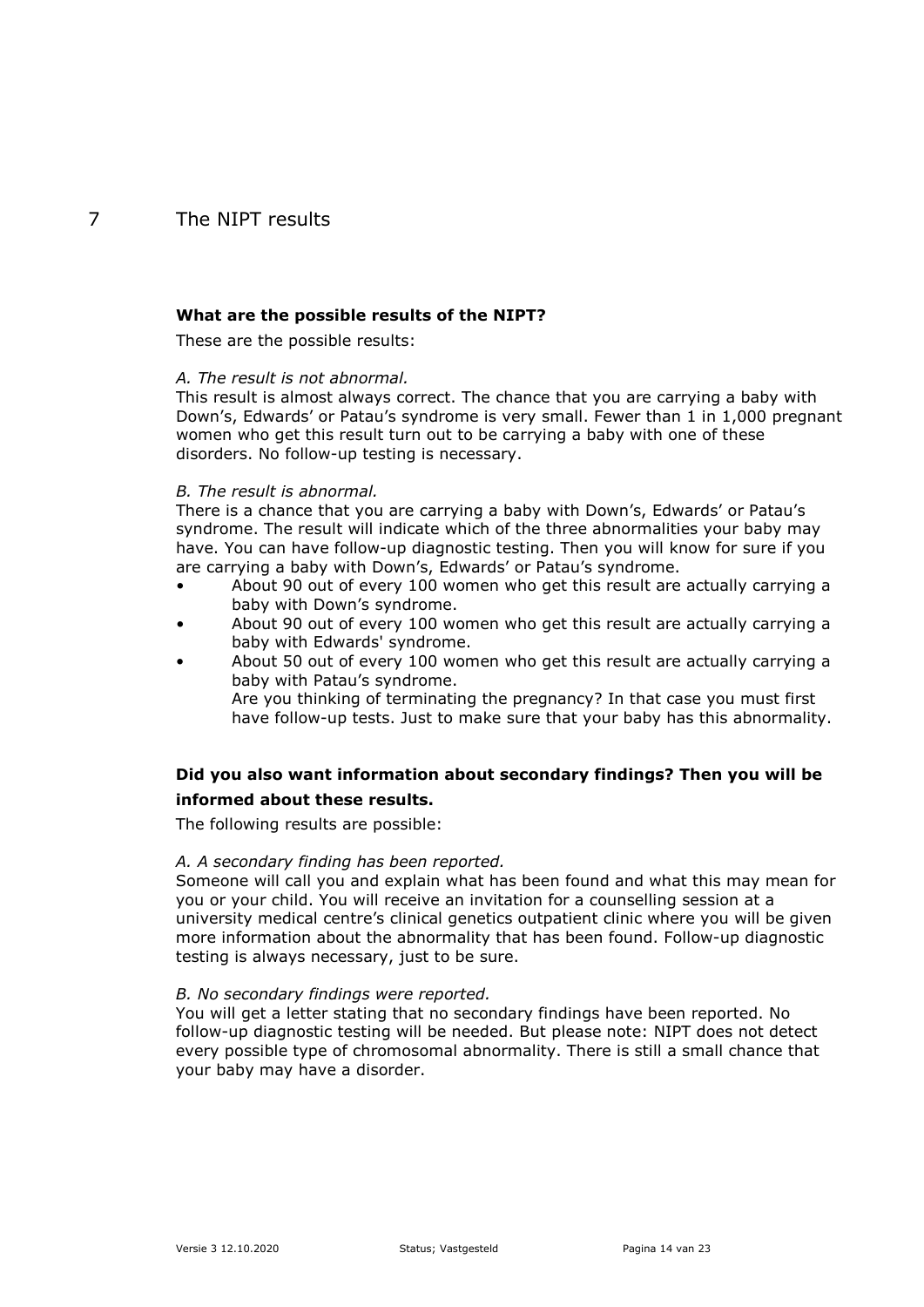# <span id="page-14-0"></span>8 The results of the combined test

#### **What do the results of the combined test mean?**

The combined test calculates the chance that your baby has Down's, Edwards' or Patau's syndrome. So this does not provide absolute certainty.

#### **What are the possible results of the combined test?**

The following results are possible:

*A. You do not have an increased chance that you are carrying a baby with Down's, Edwards' or Patau's syndrome.* 

This means that the chance of a baby with Down's, Edwards' or Patau's syndrome is less than 1 in 200 (e.g. 1 in 100). You will not have any follow-up diagnostic testing. The result of the combined test shows how big the chance is, but does not give you absolute certainty. There is still a small chance that your baby has Down's, Edwards' or Patau's syndrome.

#### *B. You have an increased chance of a baby with Down's, Edwards' or Patau's syndrome.*

This means that the chance of having a baby with Down's, Edwards' or Patau's syndrome is more than 1 in 200 or higher than 1 in 50, for example. You can opt to have follow-up diagnostic testing, just to be sure.

#### *C. There are indications of another abnormality or disorder.*

Is the neck fold 3.5 millimetres or more? Then you can opt for an extra ultrasound examination. A thickened neck fold can also indicate that there are other chromosomal abnormalities. And physical disorders such as a heart defect. Sometimes no cause can be found for the thickened neck fold, and the baby is born healthy, with no disorders.

When performing an ultrasound scan, the sonographer sometimes sees other abnormalities in the baby. This could involve serious abnormalities, for instance the arms or brain of the baby might be missing. If this happens you will always be told about it.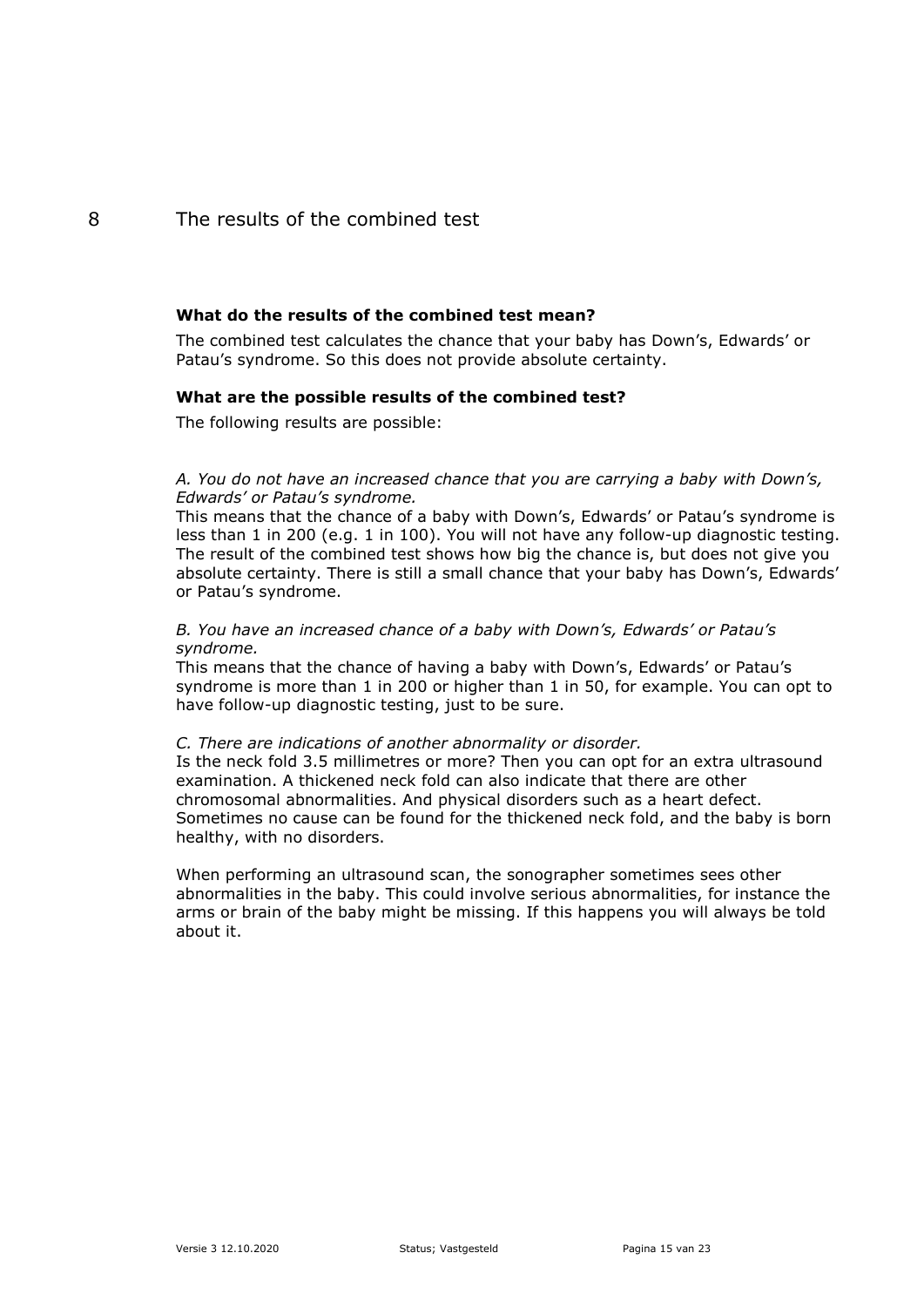<span id="page-15-0"></span>Are there indications that your baby has Down's, Edwards' or Patau's syndrome? If so, talk to your obstetric care provider who will be able to offer you support. You have the following choices:

- You can do nothing. You can carry on with your pregnancy, have no more follow-up tests and give birth to your baby.
- You can have follow-up testing. Then you will know for sure if you are carrying a baby with Down's, Edwards' or Patau's syndrome. Are you considering terminating the pregnancy? In that case you must first have follow-up tests.

# **It is entirely up to you**

If you want more information about follow-up diagnostic testing, you can visit a Centre for Prenatal Screening for a counselling session. After the session, you can decide what you want to do. You may also decide that you don't want to have any follow-up diagnostic testing.

# **Have you decided to have follow-up testing?**

The first test you had determines what sort of follow-up test you will have.

# *A. If the first test was the NIPT*

Your NIPT result was abnormal. The follow-up test will be one of the following two tests:

- Chorionic villus sampling. The doctor will take a tiny sample of the placenta and examine it. This test can be done from 11 weeks of pregnancy.
- An amniocentesis. The doctor will take a some of the fluid surrounding the baby and examine it. This test can be done from 15 weeks of pregnancy.
- Then you will know for sure if your baby has Down's, Edwards' or Patau's syndrome. The disadvantage is that there is a small risk that the test may cause a miscarriage. This happens in 2 out of 1,000 women.

### *B. If the first test was the combined test*

If the combined test showed you have an increased chance of a baby with Down's, Edwards' or Patau's syndrome. You can choose from three possible tests:

- The NIPT
	- Are the NIPT results abnormal? If so, you can then choose to have chorionic villus sampling or an amniocentesis.
	- If the NIPT results are not abnormal then you will not have chorionic villus sampling or an
	- amniocentesis.
- Chorionic villus sampling
- An amniocentesis.

# **The results of the follow-up test**

The doctor will give you the results of the follow-up test. The result could be that there is nothing wrong. But there is also a chance that the test will indicate that you are carrying a baby with Down's, Edwards' or Patau's syndrome. This news could make you feel anxious or sad. You would probably have a lot of questions. This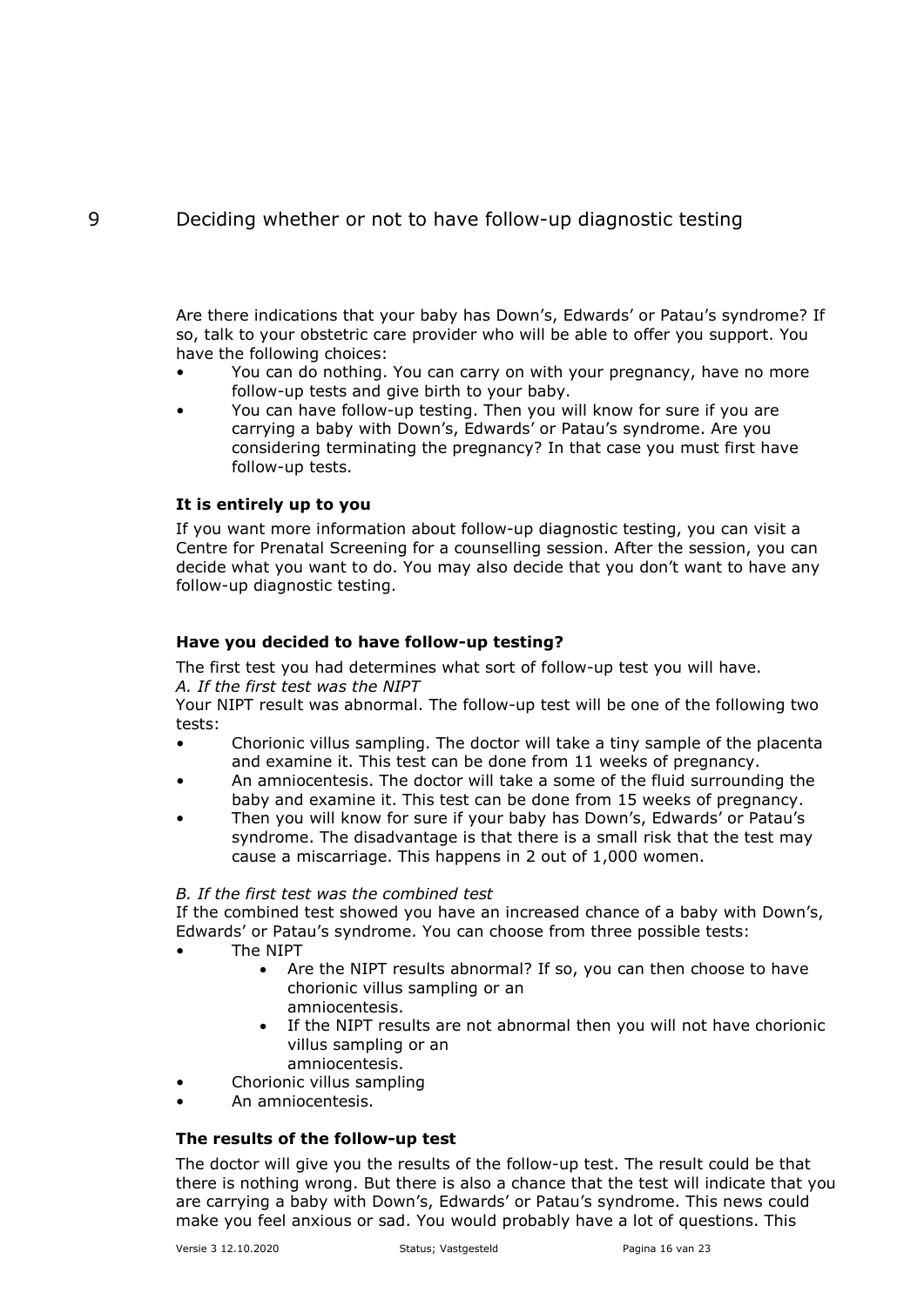means that soon after you will have counselling sessions with one or more medical specialists, such as a gynaecologist, a clinical geneticist, or a paediatrician. Exactly which specialists are involved will depend on the abnormality or disorder that has been found.

### **Extensive support**

During the session one or more doctors will be there to help you and give you more information. The following things will be discussed with you at this session:

- What life with your child could be like.
- The consequences the abnormality will have for you and your child.
- If the abnormality that your child has can be treated.
- Where you can find more information about the abnormality. More details about the most important organisations and websites can be found on page 21 of this folder.

You and your partner can, of course, ask any questions you wish during the session.

### **Help in deciding what to do about the results**

The next step is usually a difficult one – you have to decide what you want to do about the results. It goes without saying that the experts at the Centre for Prenatal Screening will help you with this.

- You can continue with the pregnancy and give birth to the baby. You can prepare for the arrival of the baby with a disorder or an abnormality. You can also organise extra care for your pregnancy and the birth.
- With some abnormalities the baby may die before or during birth, or shortly after. Your obstetric care provider will give you careful guidance on this.
- You may also choose to terminate the pregnancy. Then the baby will die. Talk about this with your midwife, gynaecologist, paediatrician or clinical geneticist, and put your questions to them. You may also want to talk to other experts, a social worker for example. If you choose to terminate the pregnancy, this can be done up to 24 weeks of pregnancy.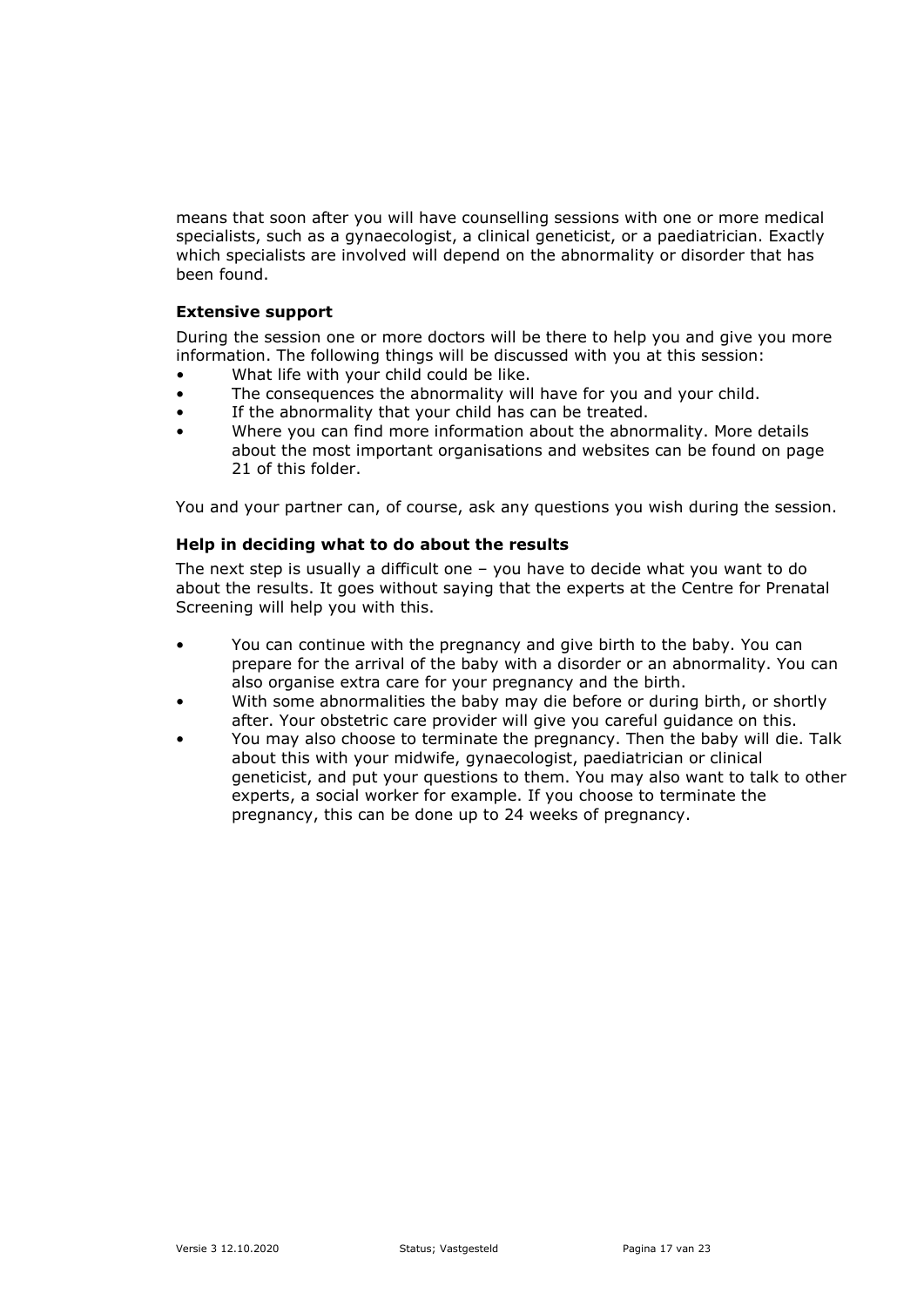# <span id="page-17-0"></span>10 Costs and reimbursements

# **What does the screening test cost? Does the healthcare insurance reimburse these costs?**

#### *Costs of counselling*

Your healthcare insurer will pay the costs for counselling. Counselling is an in-depth discussion about the possibilities for tests for Down's, Edwards' and Patau's syndromes. You do not pay anything yourself. It will not be taken off your obligatory deductible excess.

#### *Costs of the test*

You have to pay for the test yourself. You cannot claim the money back from your healthcare insurer.

The NIPT costs around  $\epsilon$  175.

The combined test costs around €177 for one child.

### *Costs of the test if you have an increased chance of a baby with Down's, Edwards' or Patau's syndrome*

If you have an increased chance because you have previously had a child with Down's, Edwards' or Patau's syndrome, then your healthcare insurer will pay for the test. However, you will usually have to pay an amount from your obligatory deductible excess. Ask your healthcare insurer about this.

#### *Costs and reimbursements for follow-up testing*

Did you receive an abnormal result from the combined test or the NIPT? If so, you can opt to have follow-up testing. Your healthcare insurer will pay for this. The costs of this care are covered by your basic health insurance package. However, you will usually first have to pay an amount from your obligatory deductible excess. Ask your healthcare insurer about this. An expert from a Centre for Prenatal Screening will be able to give you more information.

Please note: the costs and reimbursements described above may change. For up-todate information on the costs see www.pns.nl/dep/kosten.

The terms and conditions of your healthcare insurance provider may also affect your reimbursements.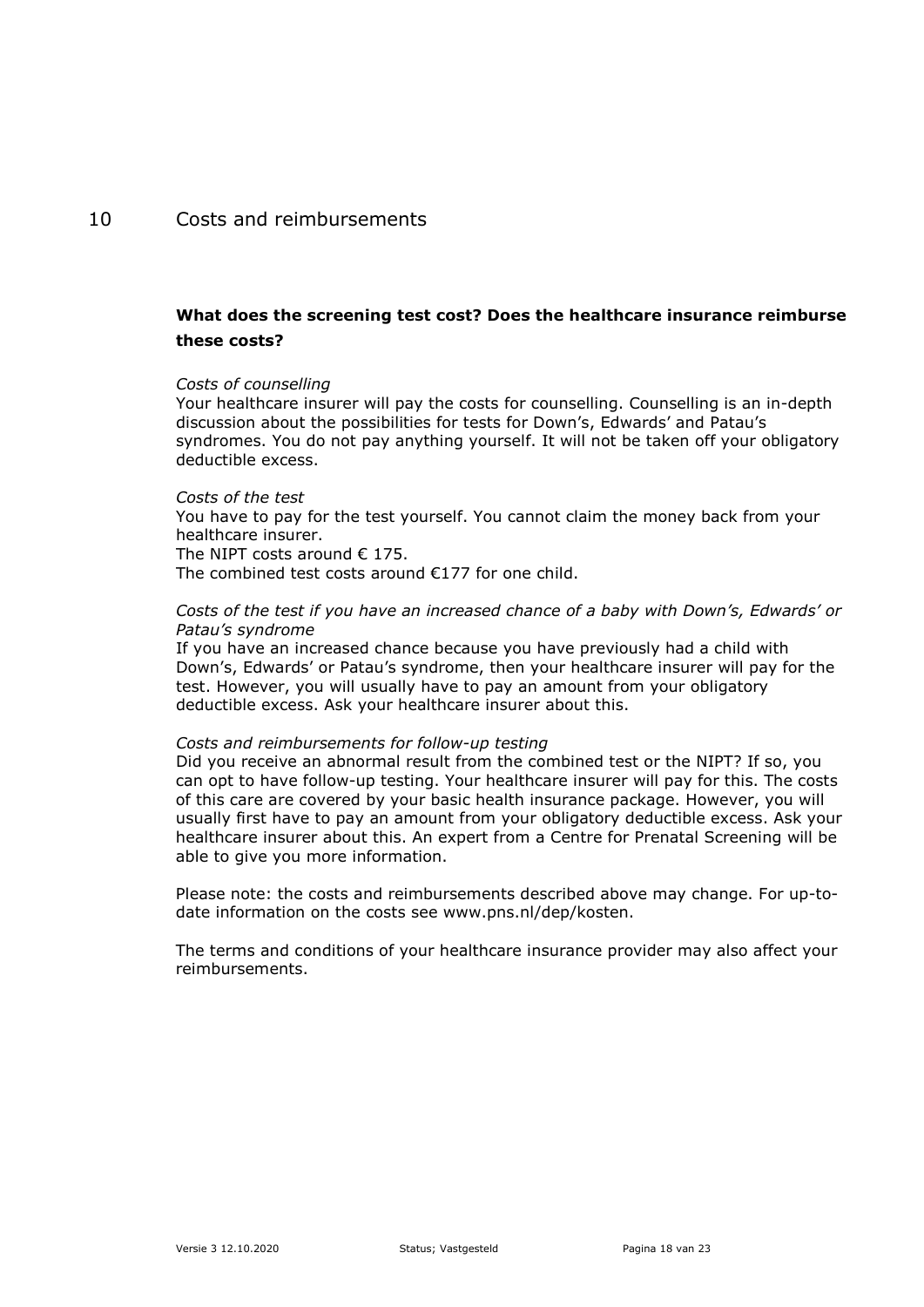# <span id="page-18-0"></span>11 More information about diagnostic screening

#### **Internet**

You will find more information on this subject on www.pns.nl. There is also a questionnaire. If you are finding it difficult to decide whether or not you want your baby to be screened for Down's, Edwards' and Patau's syndromes, then maybe the questionnaire will help you. The questionnaire also contains tips on how to discuss this topic with other people.

You will find more information on prenatal screening on the following websites: www.meerovernipt.nl www.erfelijkheid.nl www.deverloskundige.nl www.thuisarts.nl www.degynaecoloog.nl

# **Leaflets**

You can read more about it in these leaflets:

- The 20-week ultrasound examination. This leaflet can be found on www.pns.nl/20-wekenecho/folders.
- Pregnant! This is a general leaflet about pregnancy. It also gives details about the blood test you will have when you are 12 weeks pregnant. This is a test to determine your blood group, and it also examines whether you have any infectious diseases. You can find this leaflet at www.pns.nl/documenten/folder-zwanger.

Your midwife, general practitioner and gynaecologist also have these leaflets. Ask for them!

### **Books, organisations and addresses**

There are a number of organisations and websites where you can get more information about your pregnancy, as well as various abnormalities and disorders.

### *The Dutch Down's Syndrome Foundation*

This is an organisation for parents who have a child with Down's syndrome. The organisation strives to promote the interests of people with Down's syndrome, and their parents.

The foundation offers the following help:

- They support women who are carrying a baby with Down's syndrome. If they want to decide for themselves whether they can handle life with a child with Down's syndrome, the foundation will provide information about living with Down's syndrome, allowing the parents to make a decision that is right for them.
- They also support women who have a new-born baby with Down's syndrome.
- The website of the Dutch Down's Syndrome foundation is www.downsyndroom.nl.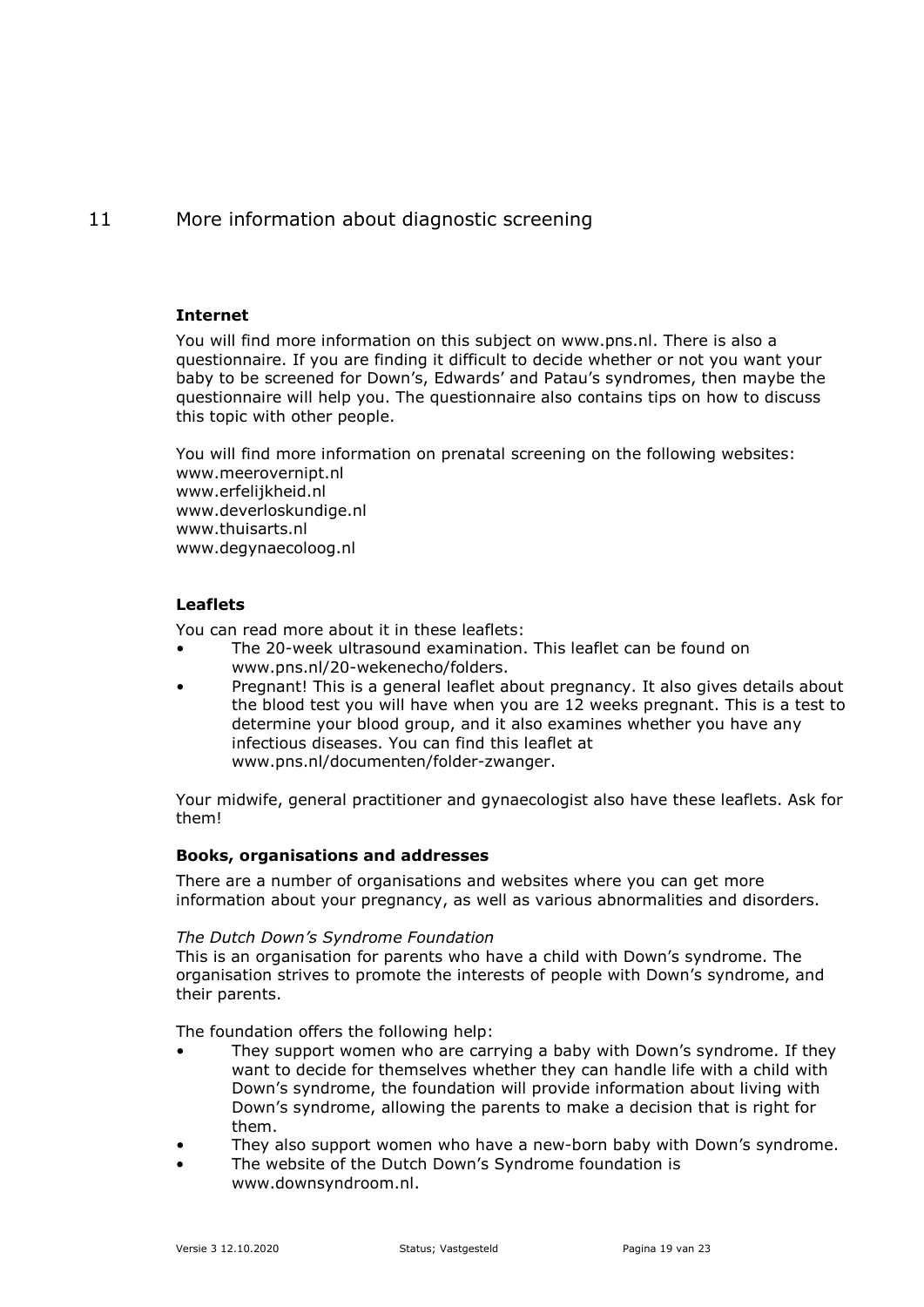In the book 'Down's syndrome – Alle medische problemen op een rij' (Down's syndrome - A summary of all the medical problems involved; 2010) by Artsen voor Kinderen (Doctors for children), there is an overview of the medical problems that commonly affect people with Down's syndrome, from birth up to and including the teenage years.

You can also download this book as an app, which is called 'Down's syndroom – Medisch op weg' (Down's syndrome - Medical route map).

#### *The Cyberpoli (Cyber outpatient clinic)*

This is a website with a lot of information for children and young people with a chronic disorder or disability. You will find a lot of information and people's stories, and you can ask questions. The website is www.cyberpoli.nl/downsyndroom.

#### *The Dutch Patient Alliance for Rare and Genetic Diseases (VSOP)*

The VSOP is an association in which 81 parent- and patient organisations work together. These organisations focus on people with certain rare or hereditary disorders. The VSOP promotes the interests of everyone with rare and hereditary disorders. They influence policy, stimulate research and make doctors and others aware of rare conditions. The website is www.vsop.nl.

#### *The Erfocentrum*

The Erfocentrum provides information about hereditary conditions. See the websites www.erfelijkheid.nl and www.zwangerwijzer.nl

#### *Vereniging VG-netwerken*

This association is for people with an intellectual disability or learning difficulties due to a very rare syndrome, and for their parents. Their website is www.vgnetwerken.nl.

#### *Platform ZON*

Platform ZON is an organisation for the parents of children who have a very rare or unknown disorder, such as Edwards' or Patau's syndrome. Their website is www.ziekteonbekend.nl.

#### *BOSK*

Association/s for people with a physical handicap and their parents. Their website is www.bosk.nl.

#### *The Dutch Heart Foundation*

You can find more information about congenital heart abnormalities on www.hartstichting.nl.

#### *Fetusned*

On www.fetusned.nl there is information about abnormalities of the bones, arms and legs. As well as information about possible treatment.

#### *RIVM*

RIVM coordinates everything concerning the organisation of prenatal screening. For example, Information and research. RIVM does this on behalf of the Ministry of Health, Welfare and Sport. For more information see www.pns.nl/down-edwardspatau-en-seo/professionals, under the heading 'Organisatie'.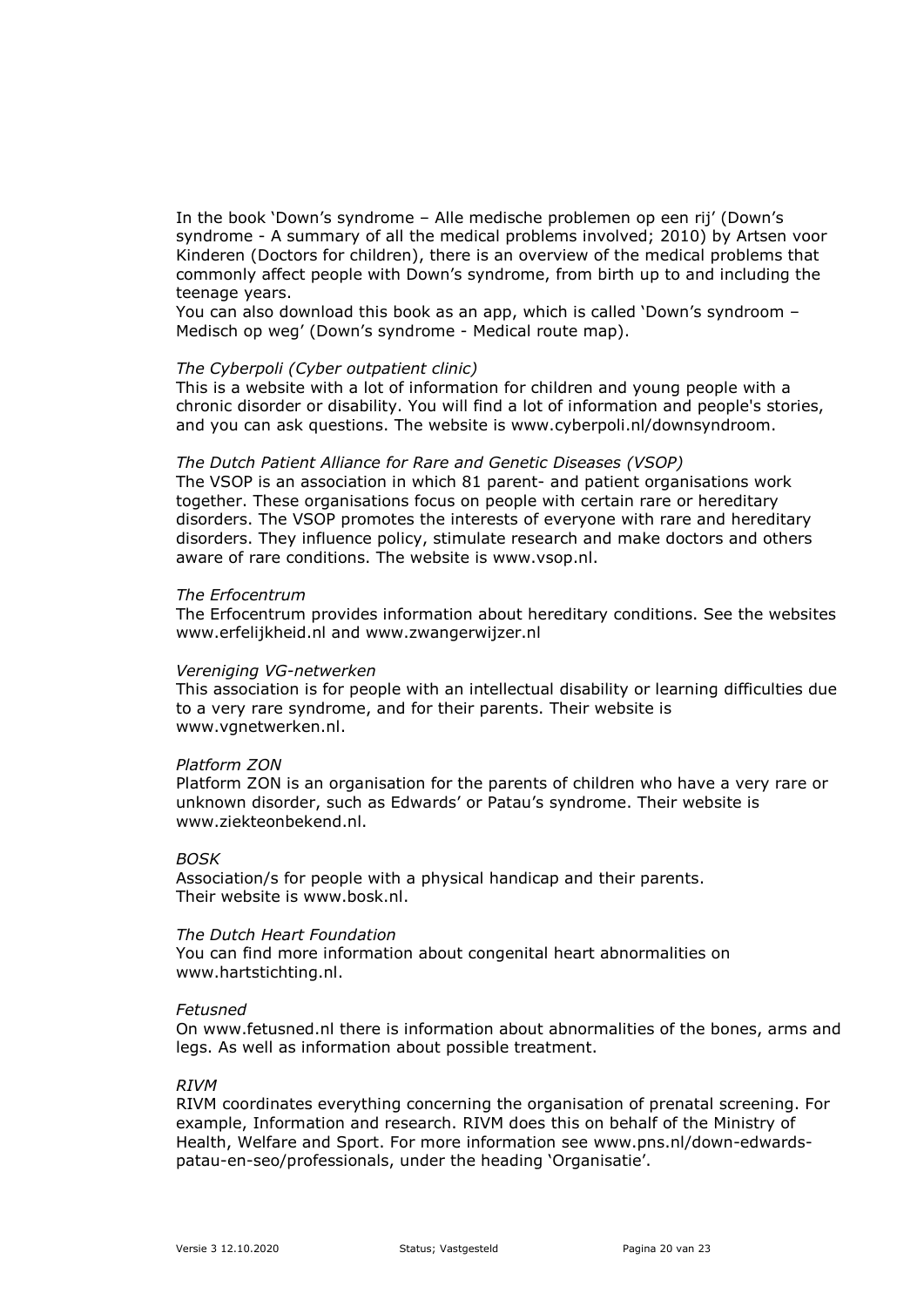# *Regional Centres for Prenatal Screening*

The Regional Centres for Prenatal Screening are responsible for good quality prenatal screening in your region. For more information see www.pns.nl/down-edwardspatau-en-seo/professionals, under the heading 'Organisatie'.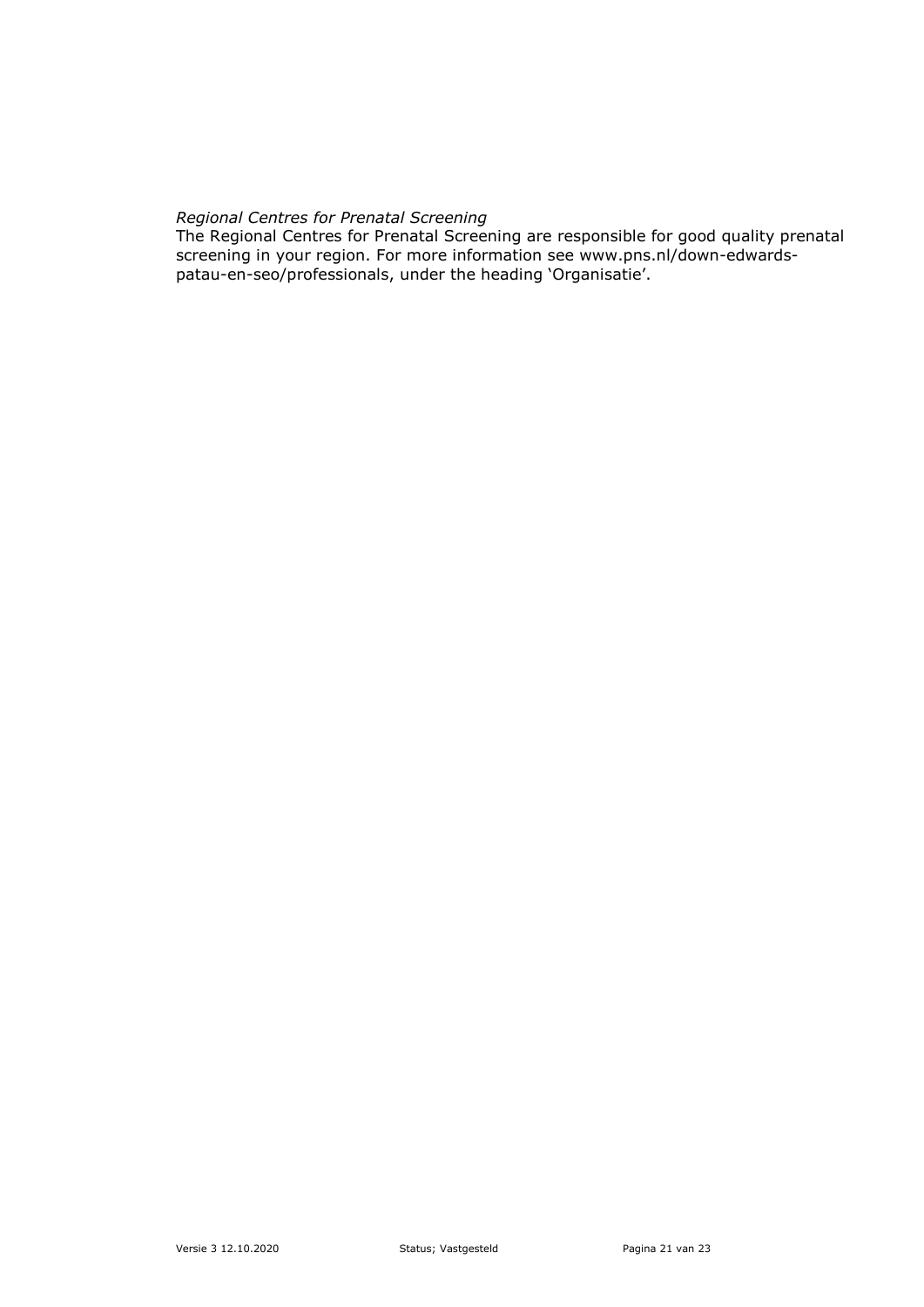# <span id="page-21-0"></span>12 How we use your data

#### **Where do your healthcare providers store your data?**

Have you decided to have prenatal screening? Then your healthcare providers will store your data in a healthcare file. Some of these data will go into a national databank (Peridos). This is necessary to ensure that the screening tests run smoothly. Only healthcare providers can access this databank. For example the midwife, gynaecologist, laboratory technician, nurse and sonographer.

#### **What will your data be used for?**

Your data will be used for two different things:

- 1. Checking that the screening tests run smoothly and ensuring that the healthcare providers do their jobs properly. This quality control is carried out by a Regional Centre. This centre is responsible for good quality prenatal screening in your region. The centre is licensed to do this work by the Ministry of Health, Welfare and Sports. A member of staff at the Regional Centre is able to look at the data to check if the screening test is going well. The system is well safeguarded.
- 2. To further improve screening tests. To do this, the figures about the tests and about the effects of the tests are used. For example, these could be figures showing how many pregnant women opt to have prenatal screening, and what the results of the various tests are. From the data, the researchers cannot tell the identity of the people the data belongs to. However, it is sometimes necessary for researchers to know this, when investigating new methods for example. What if we want to use your data for this? Then we will first ask your permission.

### **What if you do not want us to use your data?**

What if you don't want us to use your data for quality control and scientific research? If this is the case, tell your obstetric care provider. Your obstetric care provider can then make sure that your data are removed from the databank. This will happen after the date on which your obstetric care provider expects that you will give birth (due date). All that will be left in the databank is an anonymous report that you have had prenatal screening, so you will be included in the statistics, but no-one can see your personal data.

### **Want to know more?**

Do you want to know more about how we protect your data? Your obstetric care provider can tell you more about it. Or go to www.peridos.nl. There is more information on www.pns.nl/screening-op-down-edwards-enpatausyndroom/juridische-informatie.